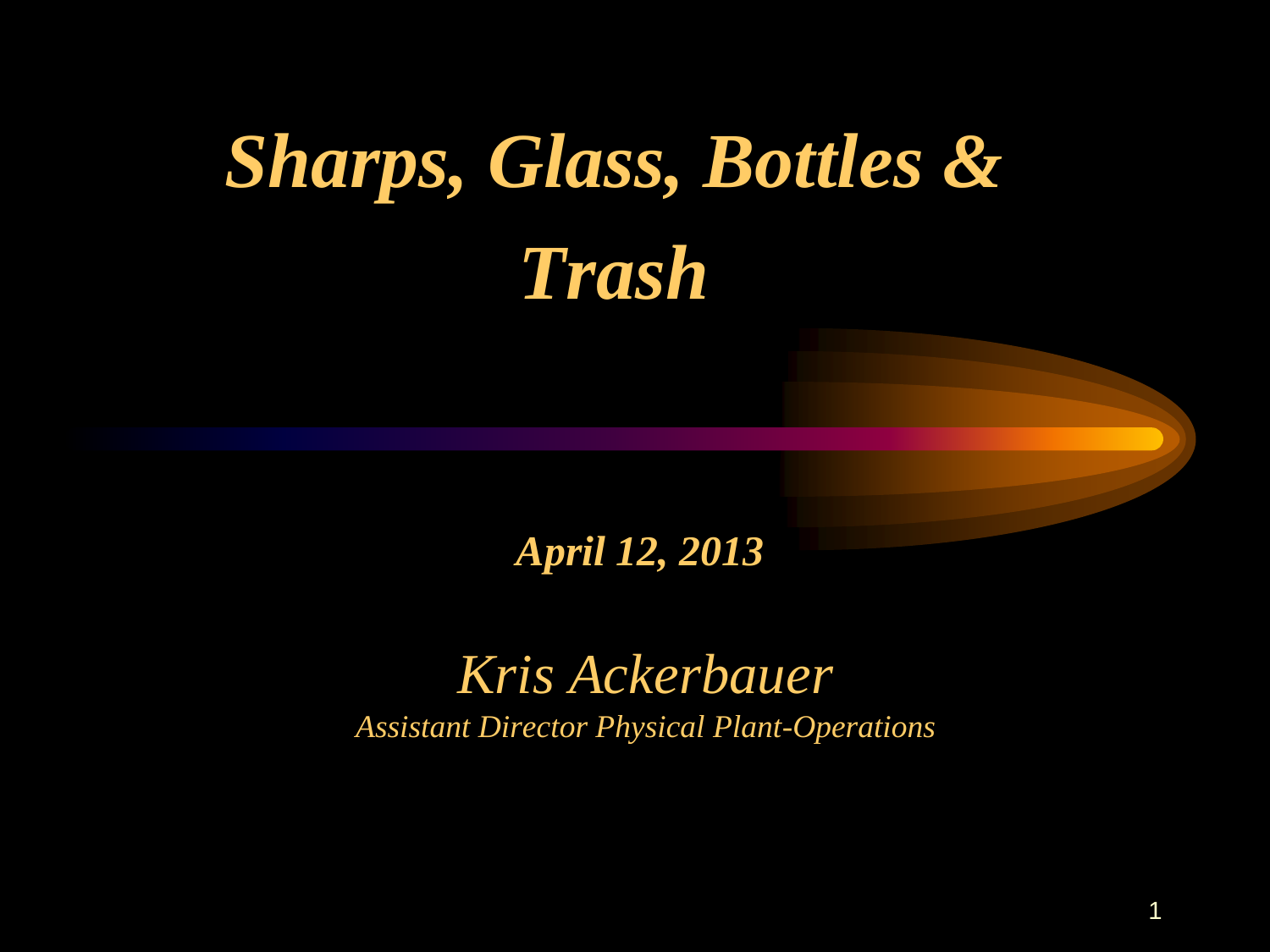

• What is a "Sharp"?

- A sharp object **designed** to cut or penetrate the skin
	- **Needles / syringes**
	- **Scalpels / lancets**
	- **Razor blades**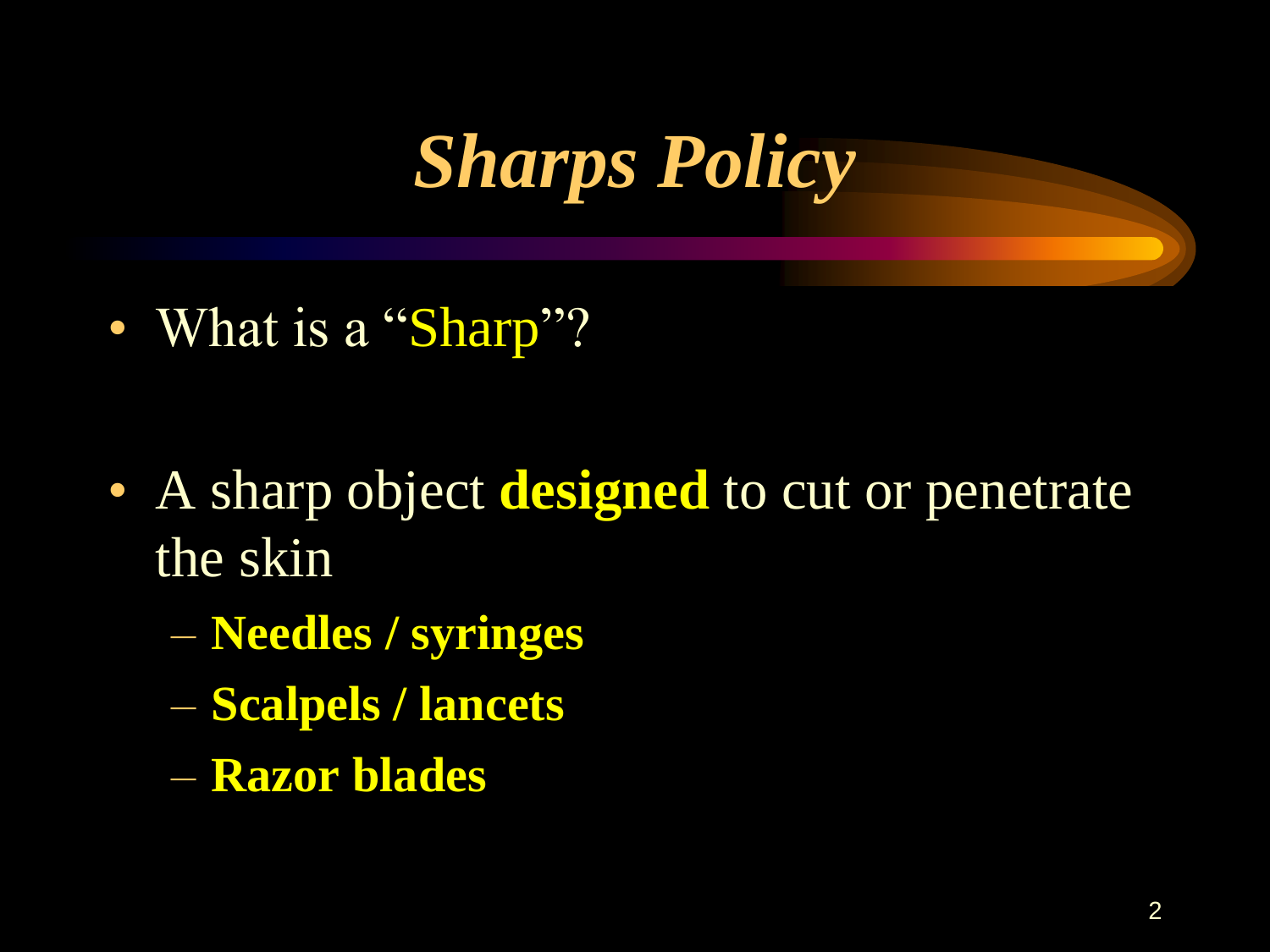## *Sharps Policy*

• "Sharps" must be placed in approved sharps containers, then deposited *by Lab staff* in large MERI receptacles.

3

**BINHAZARD**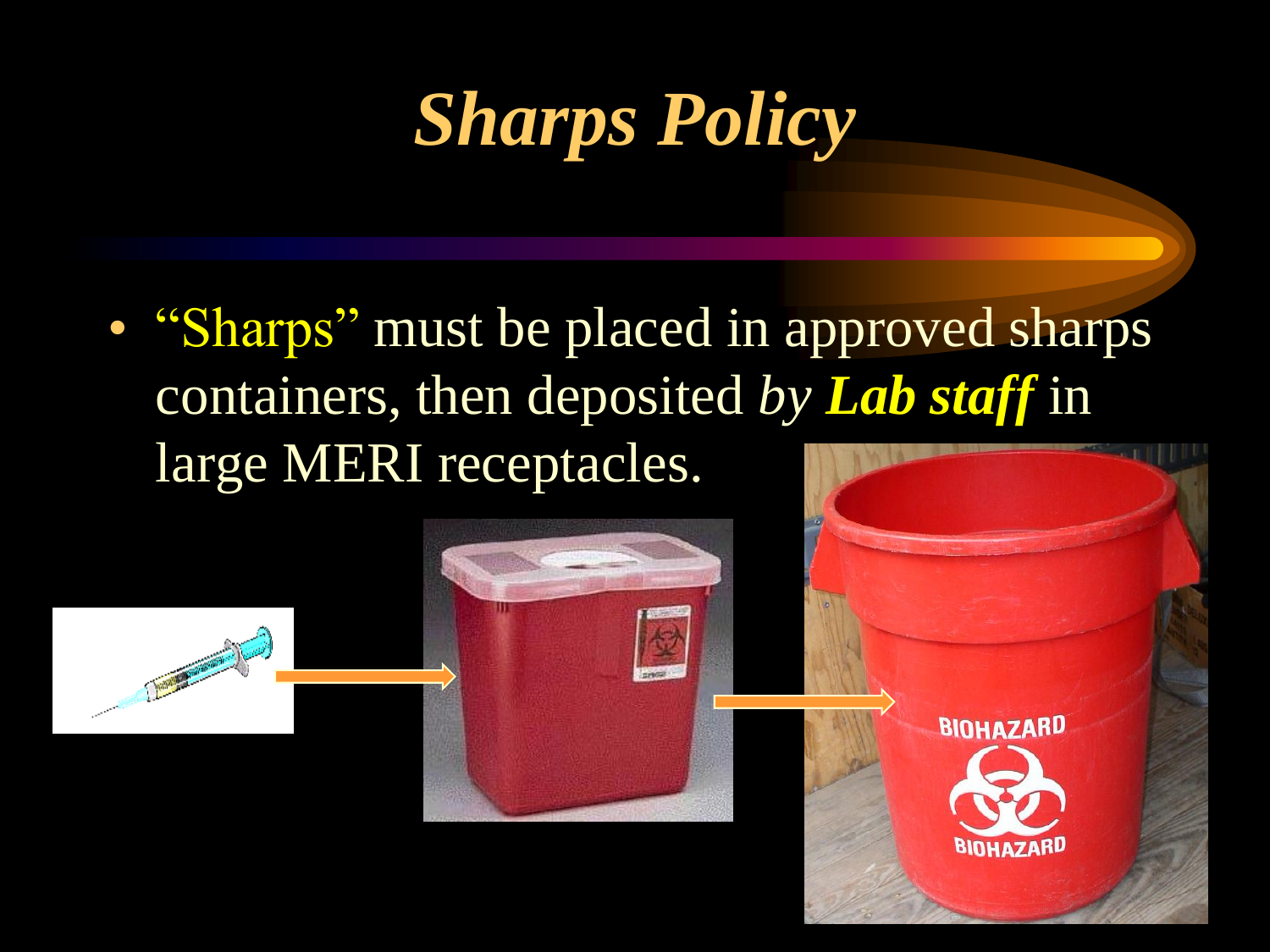# *Sharps Policy*

• UW Physical Plant Custodial staff not trained and should **not** transport them.



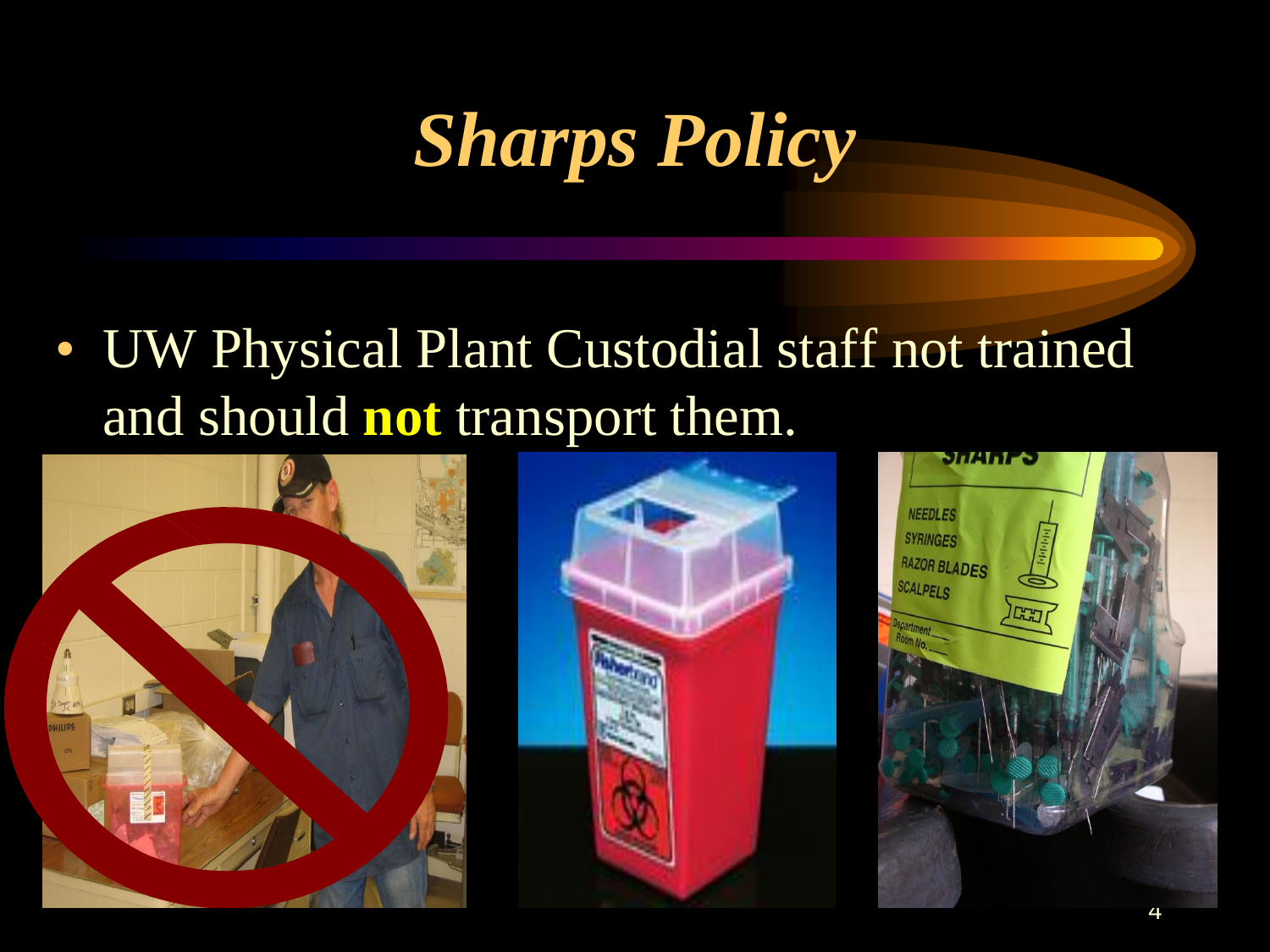# *Broken Glass & Plasticware Definitions*

- Hazardous glass and plastic that can injure
	- Pasteur pipes
	- Other pipettes and tips
	- Uncontaminated slides and coverslips
	- Broken or *fragile* glass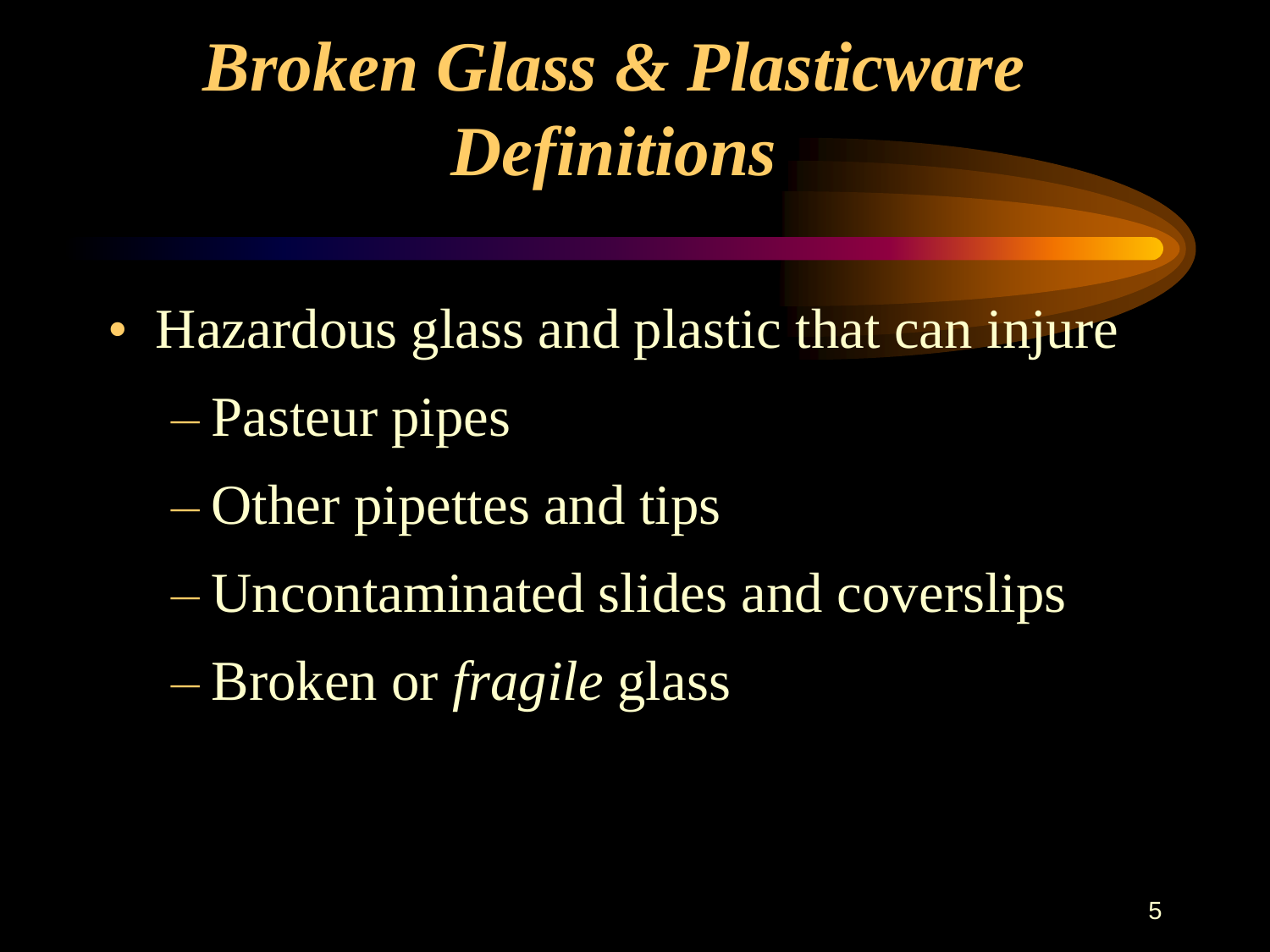# *Broken Glass & Plasticware Procedures*

- Empty hazardous chemicals/drain liquids
- IF infectious: Decontaminate First
	- Infectious agents
	- Human blood
- Package appropriately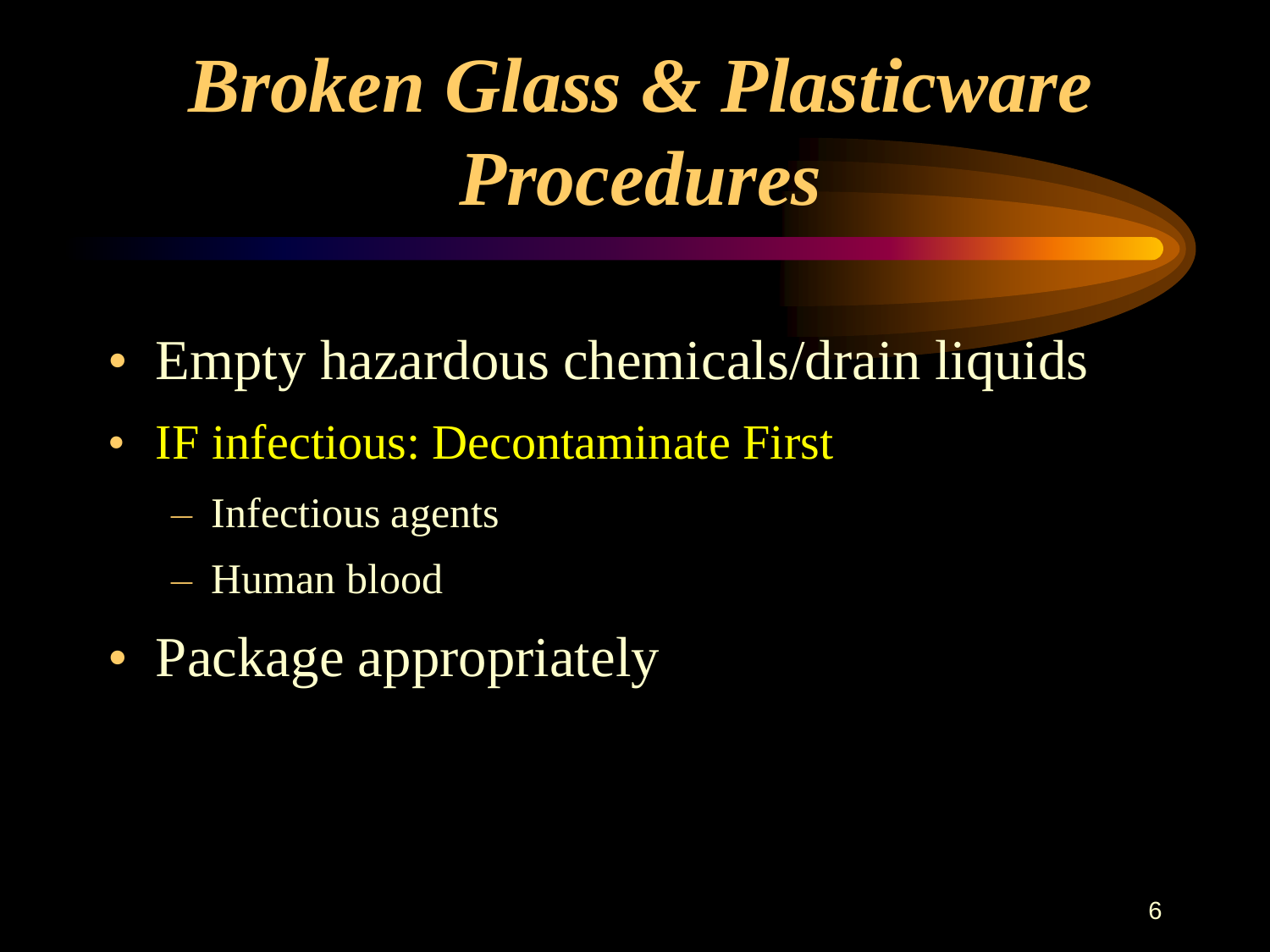#### • Proper Broken Glass Disposal box

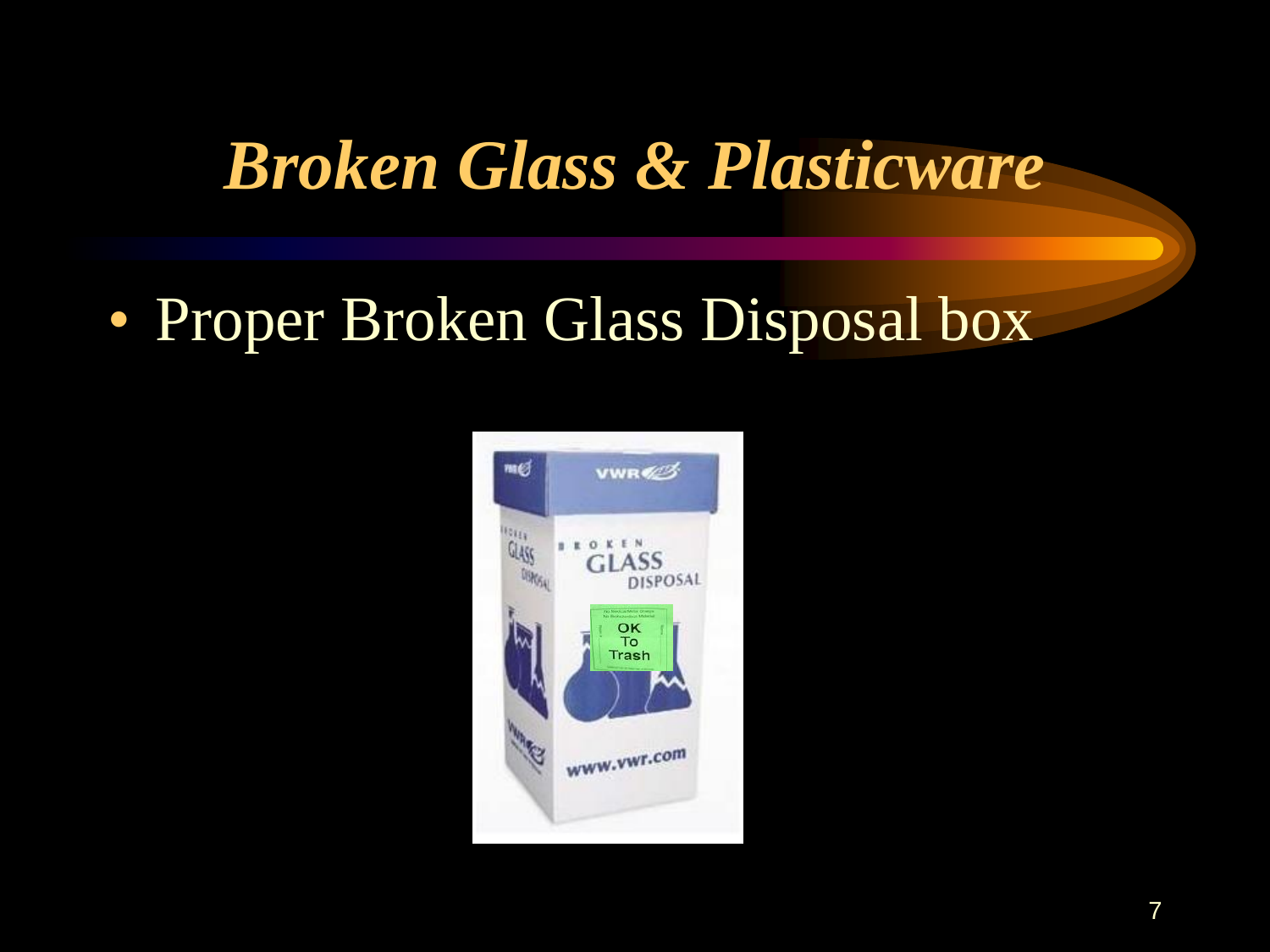#### • OR

- Sturdy, leakproof cardboard box
	- Contains waste
		- Plastic bag liner
		- **Rec. Double** boxing
		- Tape seams w/ waterproof tape
		- Preferred 12" x 12"
			- Copy boxes OK ... if not overloaded



8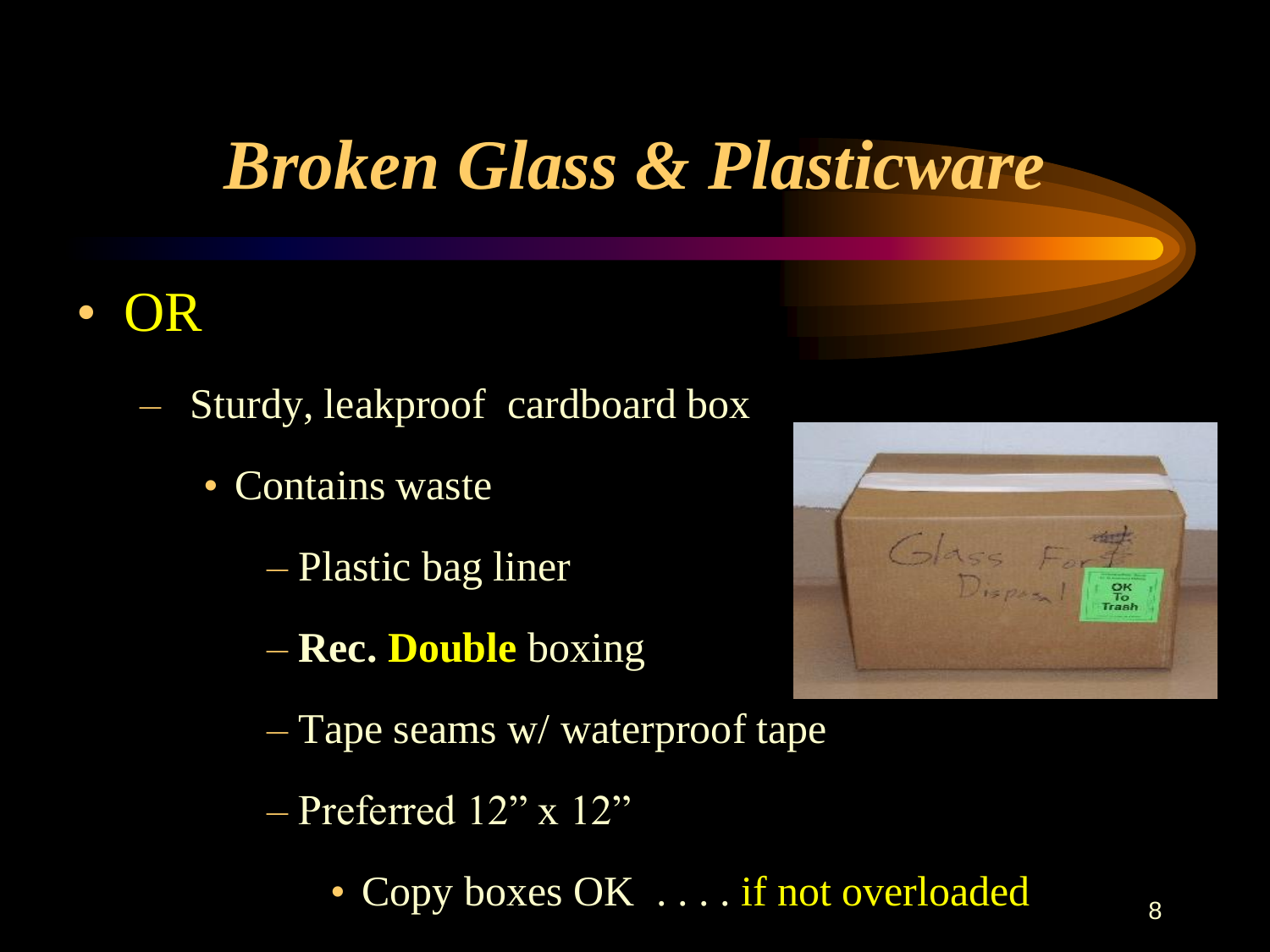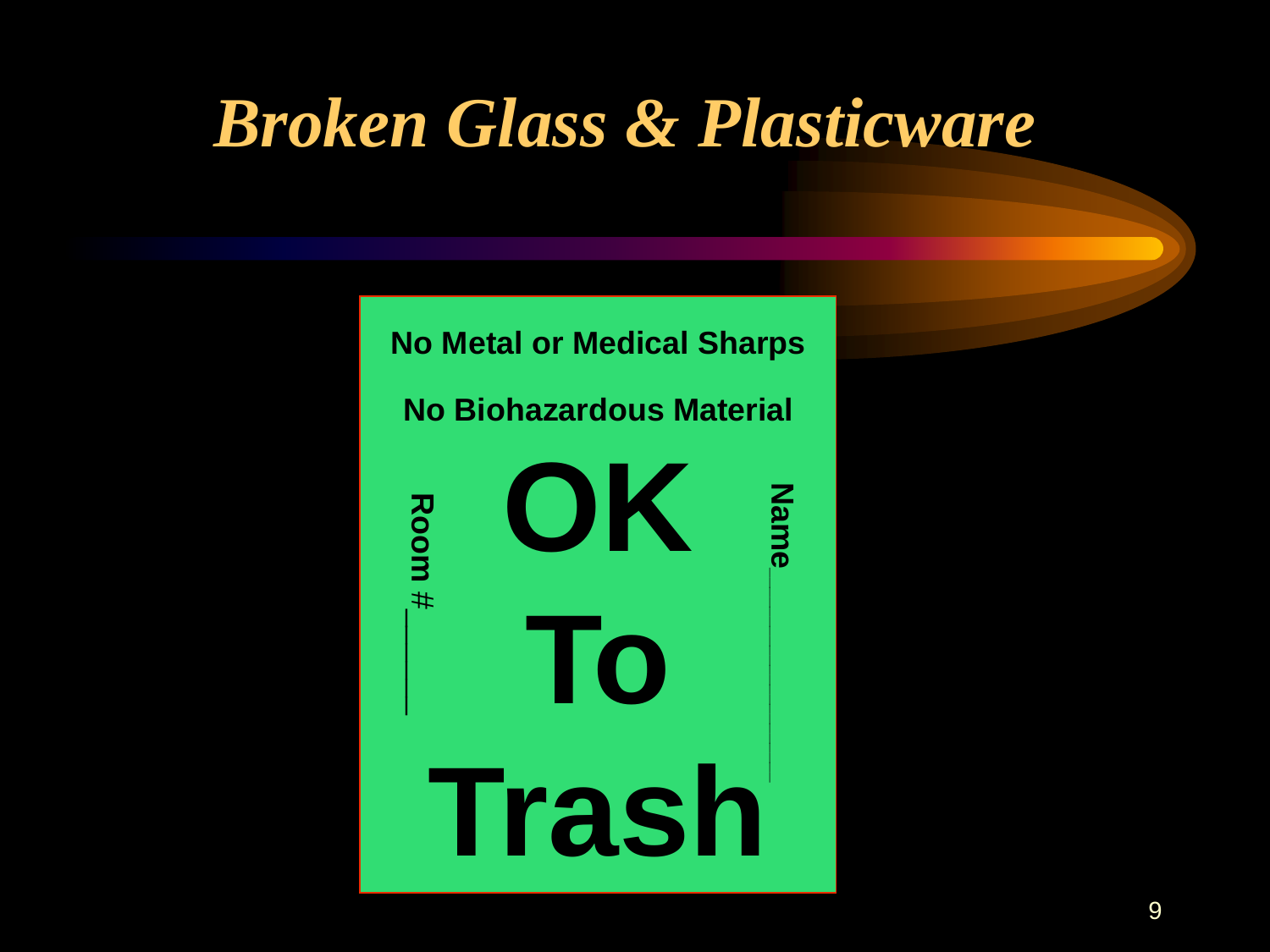- Glass Disposal Box
	- **Green "OK TO TRASH" label**
		- $-$  Room  $\# \&$  Person's name.
	- **"OK TO TRASH"** means:
		- No Biohazardous Material
		- No Medical/ Metal Sharps
- Place in Hallway for Custodial pickup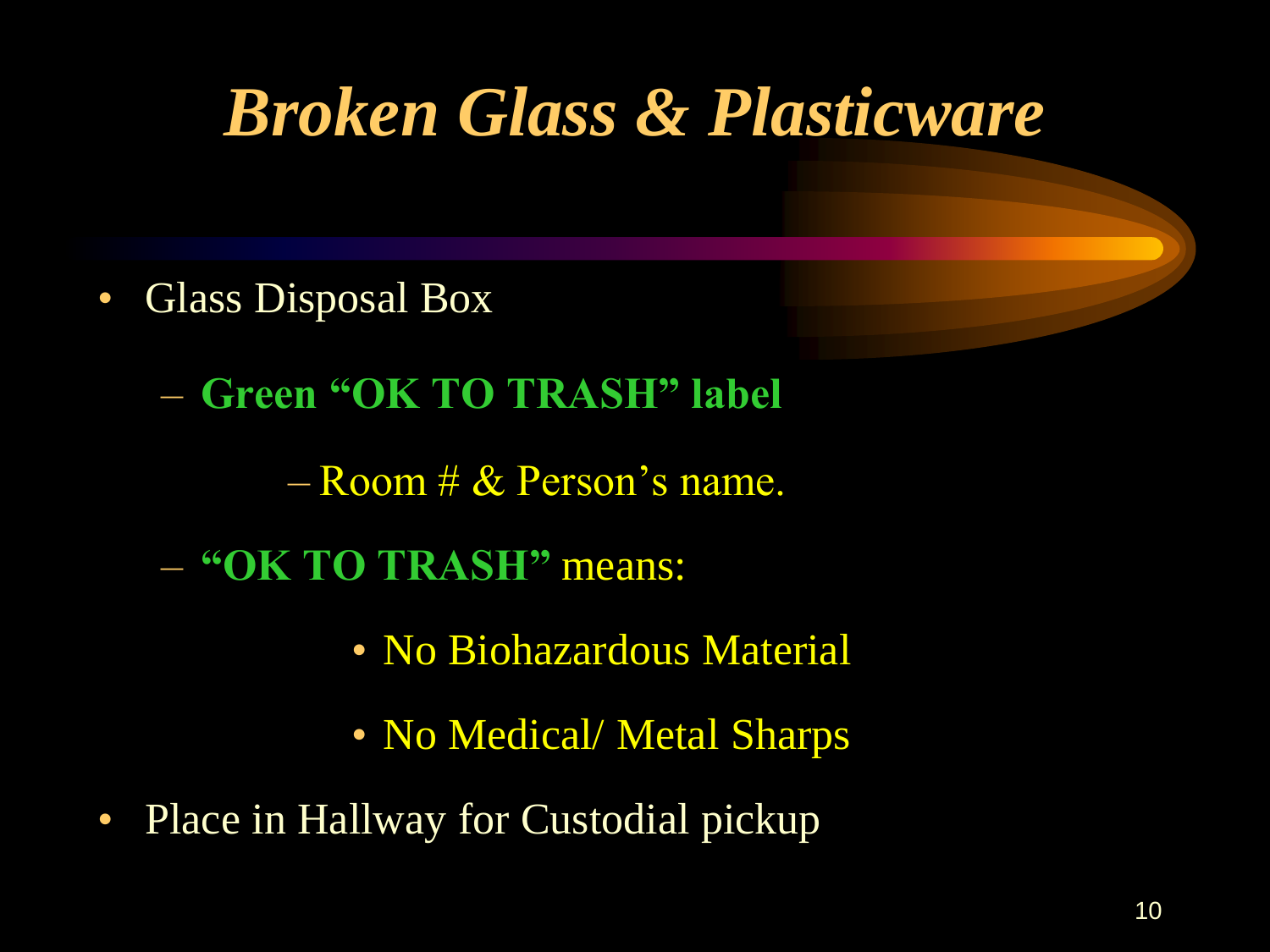## *Custodians CAN Remove*



**Items with "OK to Trash" Green Labels**



Boxes must be:

- Sturdy
- Tightly shut
- Puncture-proof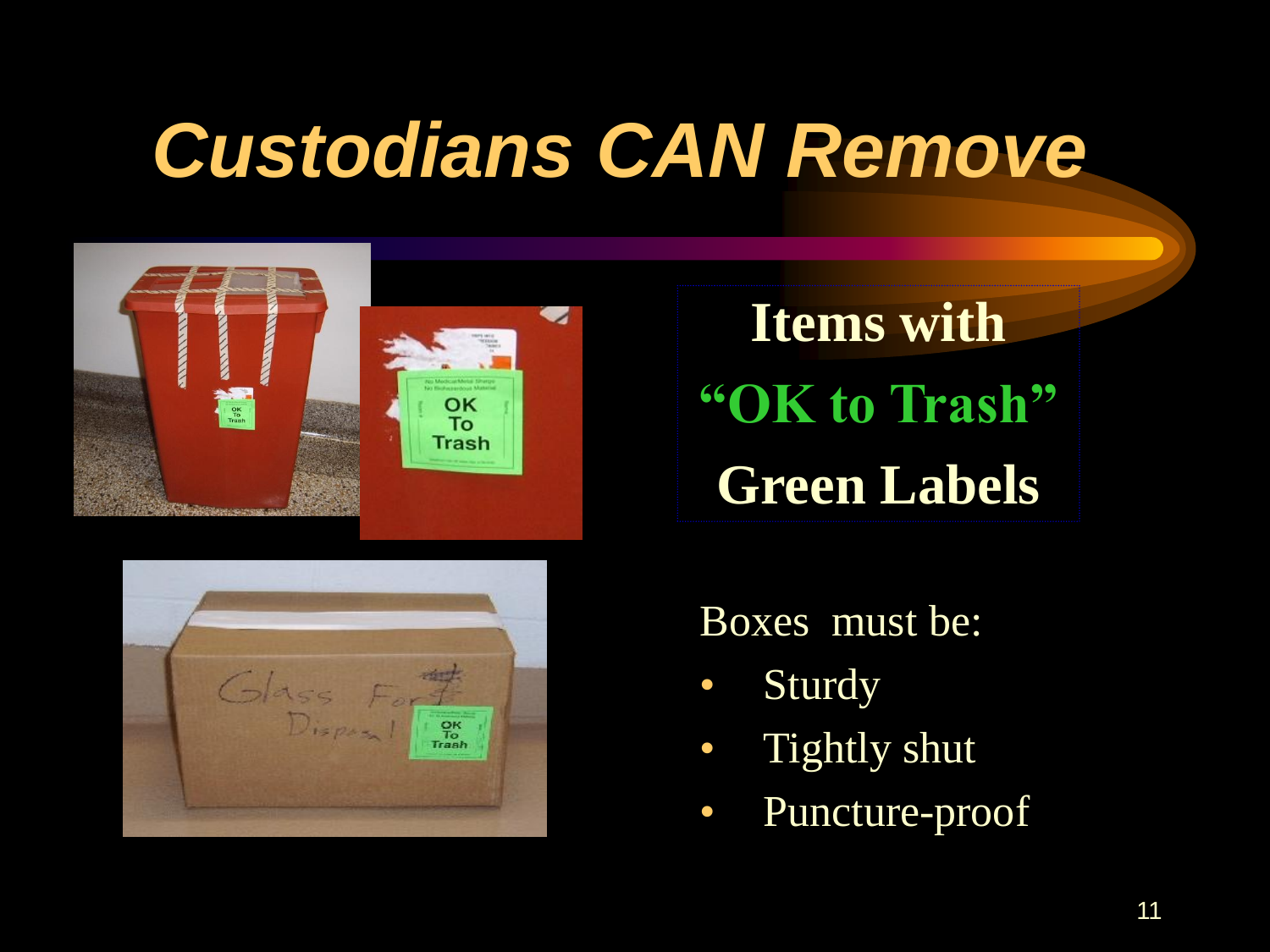# **Bagged Laboratory Waste**

- Red Biohazard Bags **NOT** acceptable for Landfills
- Clear Bags recommended
- Must have "OK to Trash" label
	- Sturdy
	- Tightly closed
	- Leakproof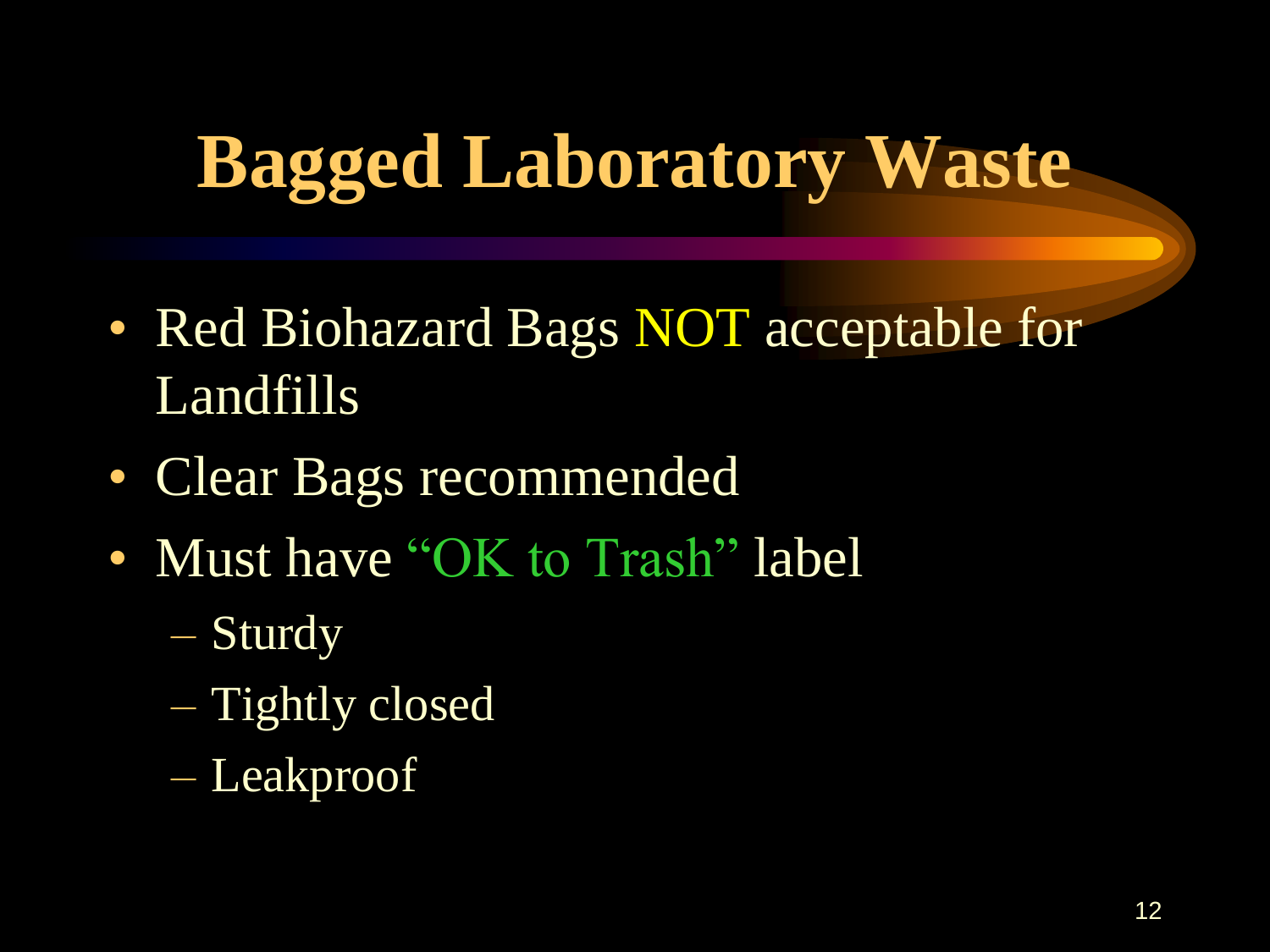

## **Labels available from:**

**Safety Dept. (262-8769)**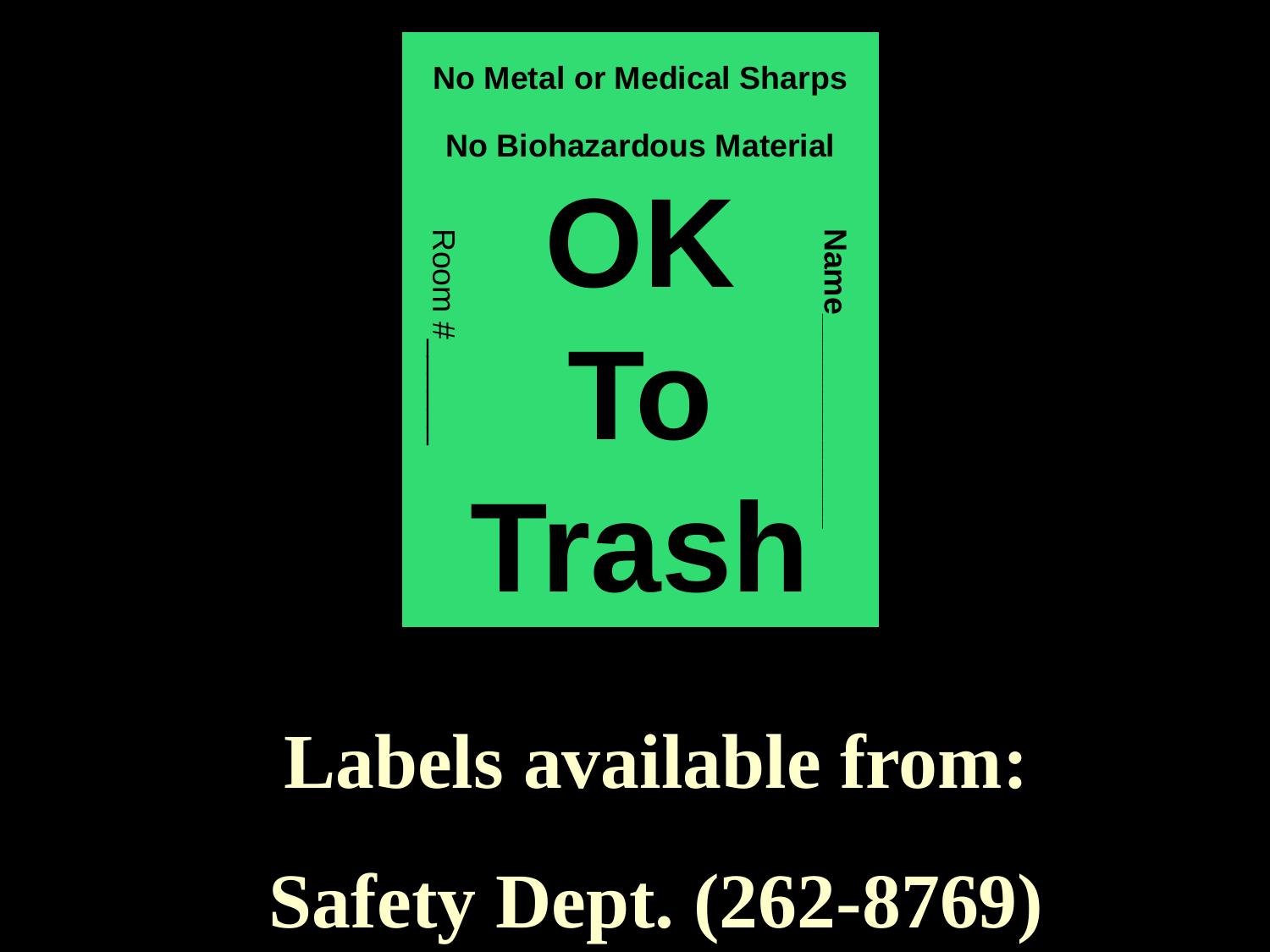# *Custodians Should Not Touch Biohazard bags*



# **Red Biohazard bags no longer acceptable for disposal**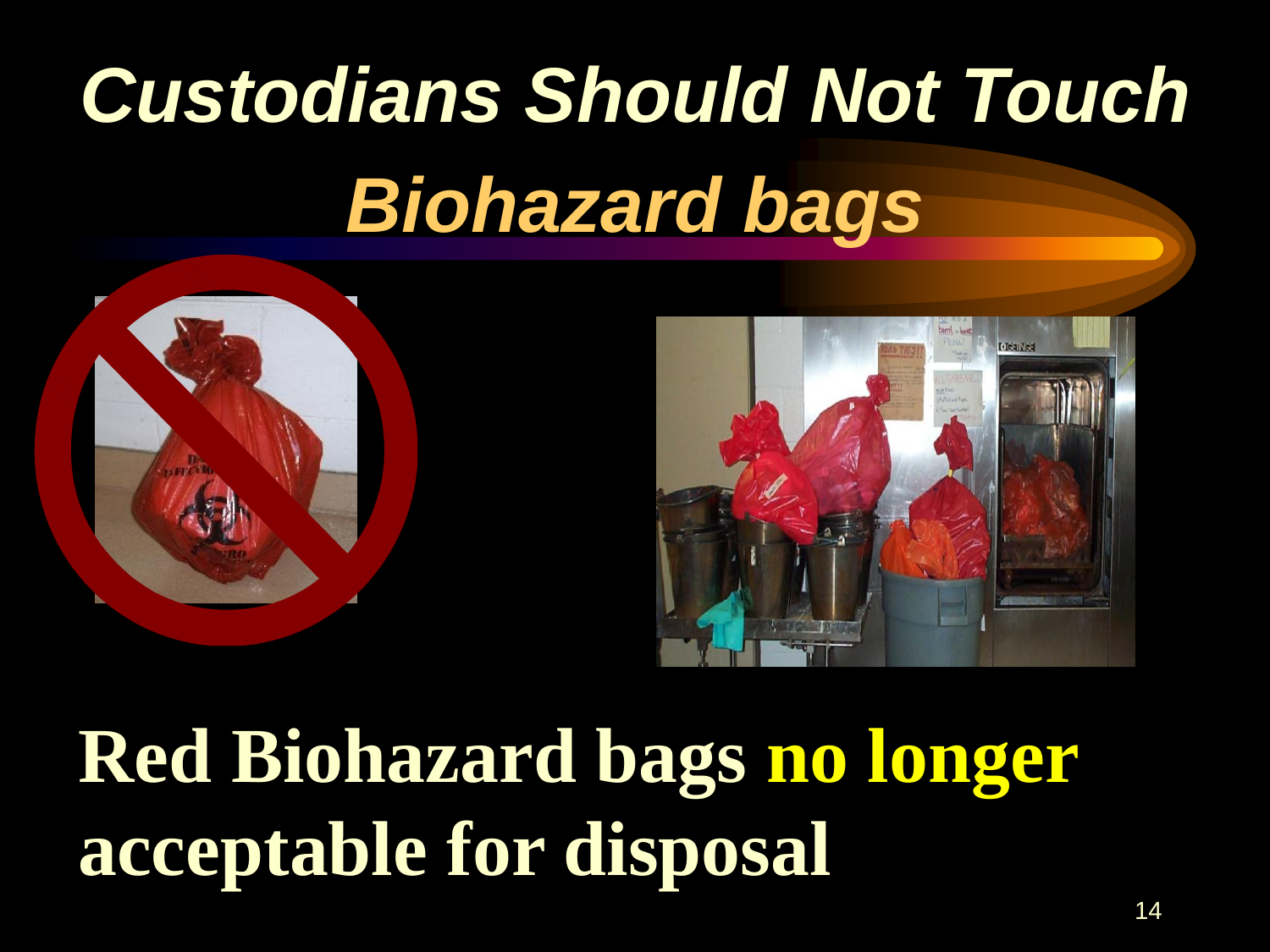## *Bottle Policy*

- Normal chemical bottles (non-recyclable)
	- Waste Baskets
		- Unbroken
		- Sturdy enough not to break
		- Double -Rinsed
		- Empty (a few drops of rinse water in the bottom).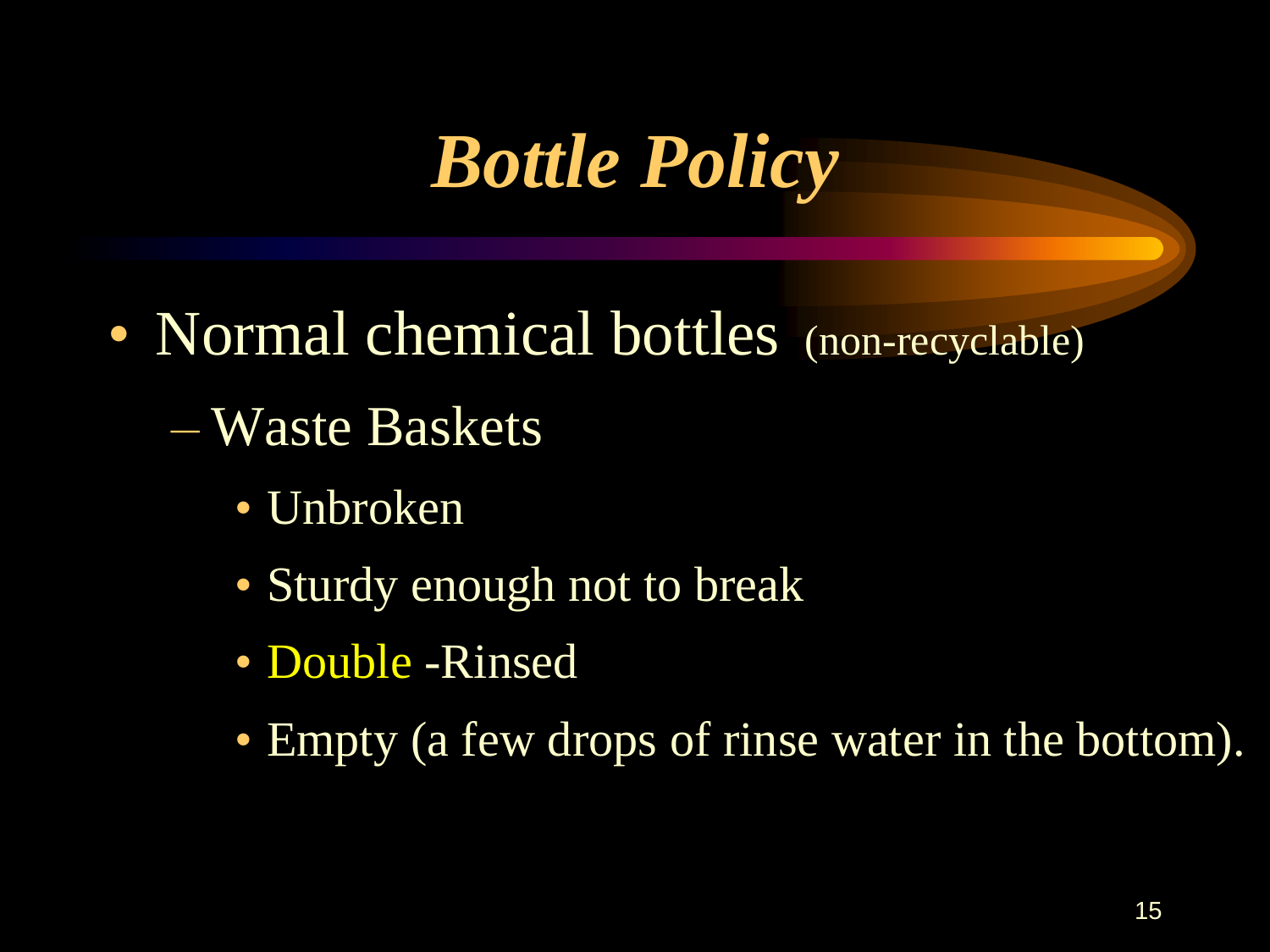## *Bottle Policy*

### –Strongly recommend

- Place empty bottle on top of the trash in the waste basket
- If fragile package as "broken glass"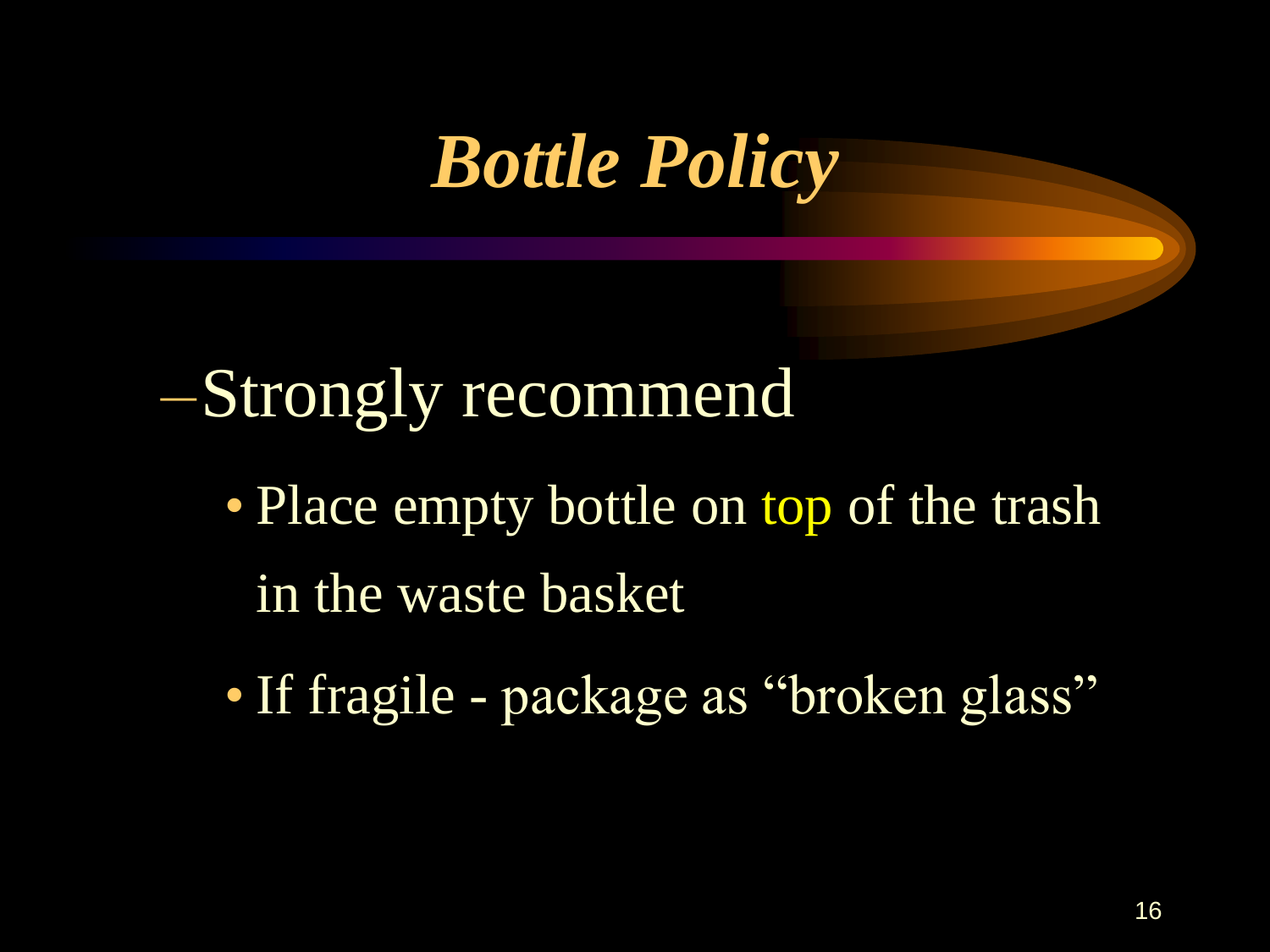# *"Normal" Trash Policy*

- To Protect you
	- Your research
	- Your personal belongings
- Only put trash in Waste Basket
- Clearly marked with "Trash Icon"
- Avoid handwritten signs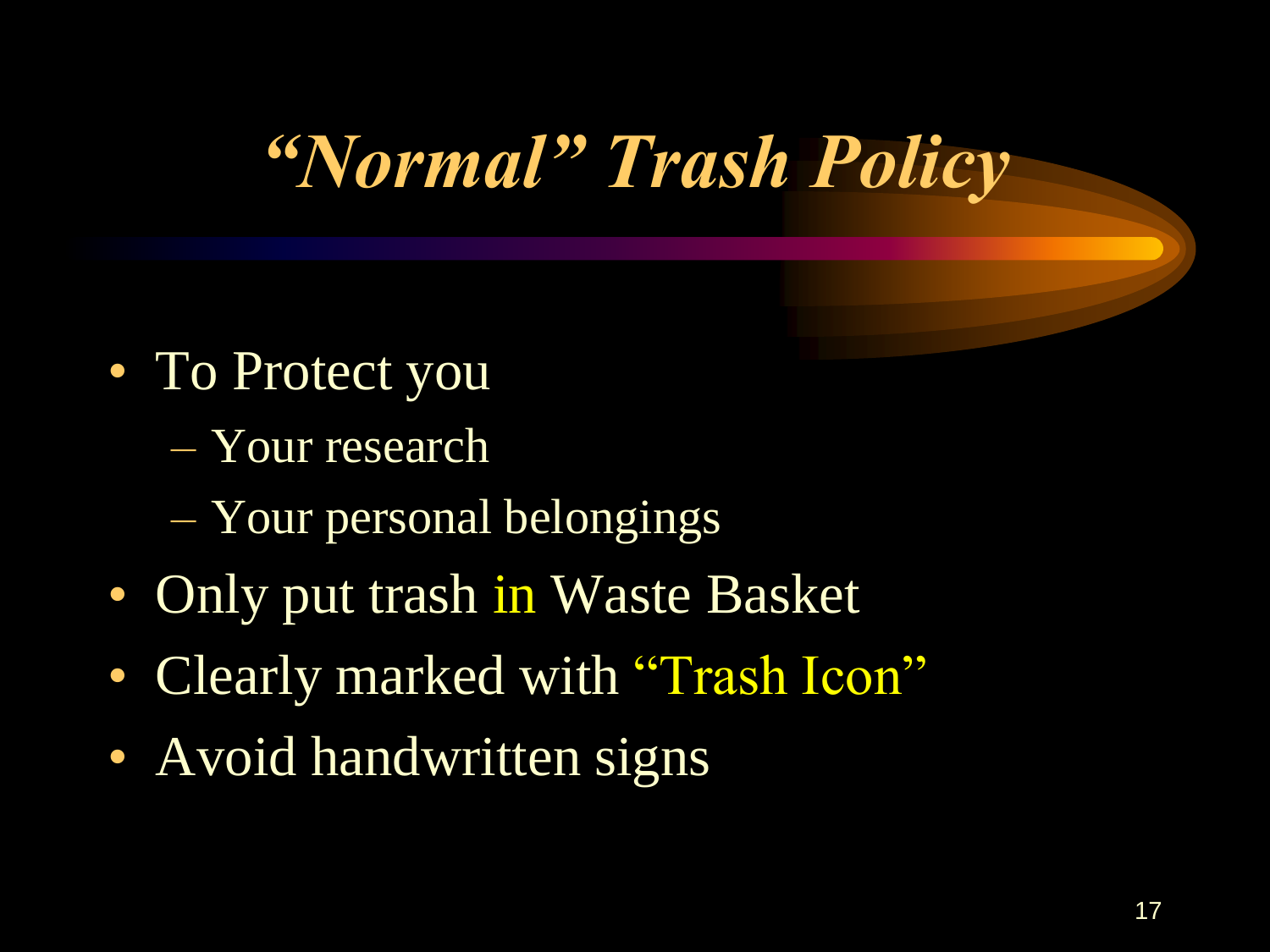# *"Normal" Trash Policy*

- Default position
	- If not in the basket custodians *taught* not remove UNLESS properly marked
		- •Trash



•Recycle



Call the supervisor.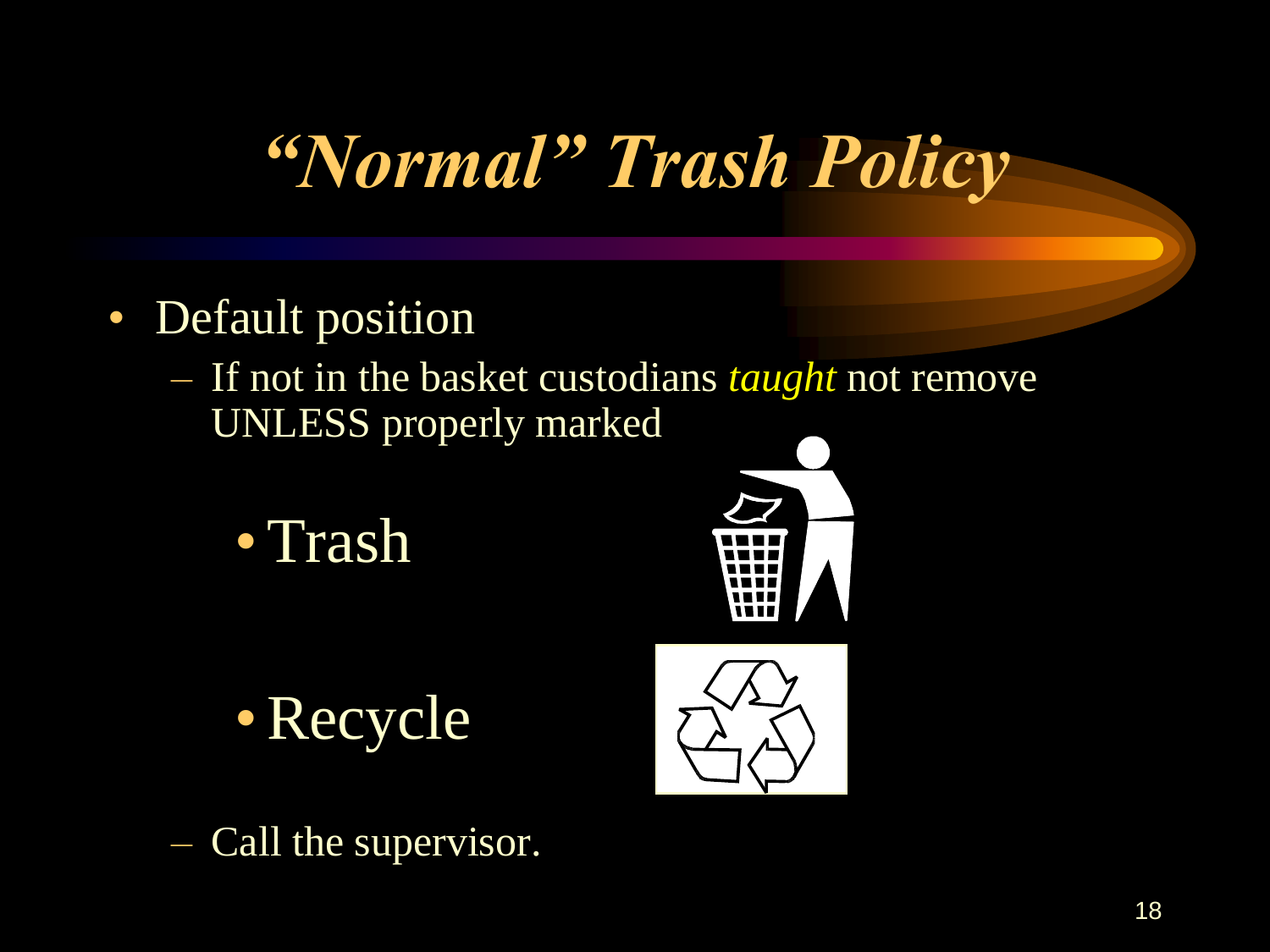# *"Normal" Trash Policy*

• *Printable* Trash & Recycle Icons on website – http://www.physicalplant.wisc.edu –**Our Services** –**Custodial** –**Trash or Treasure**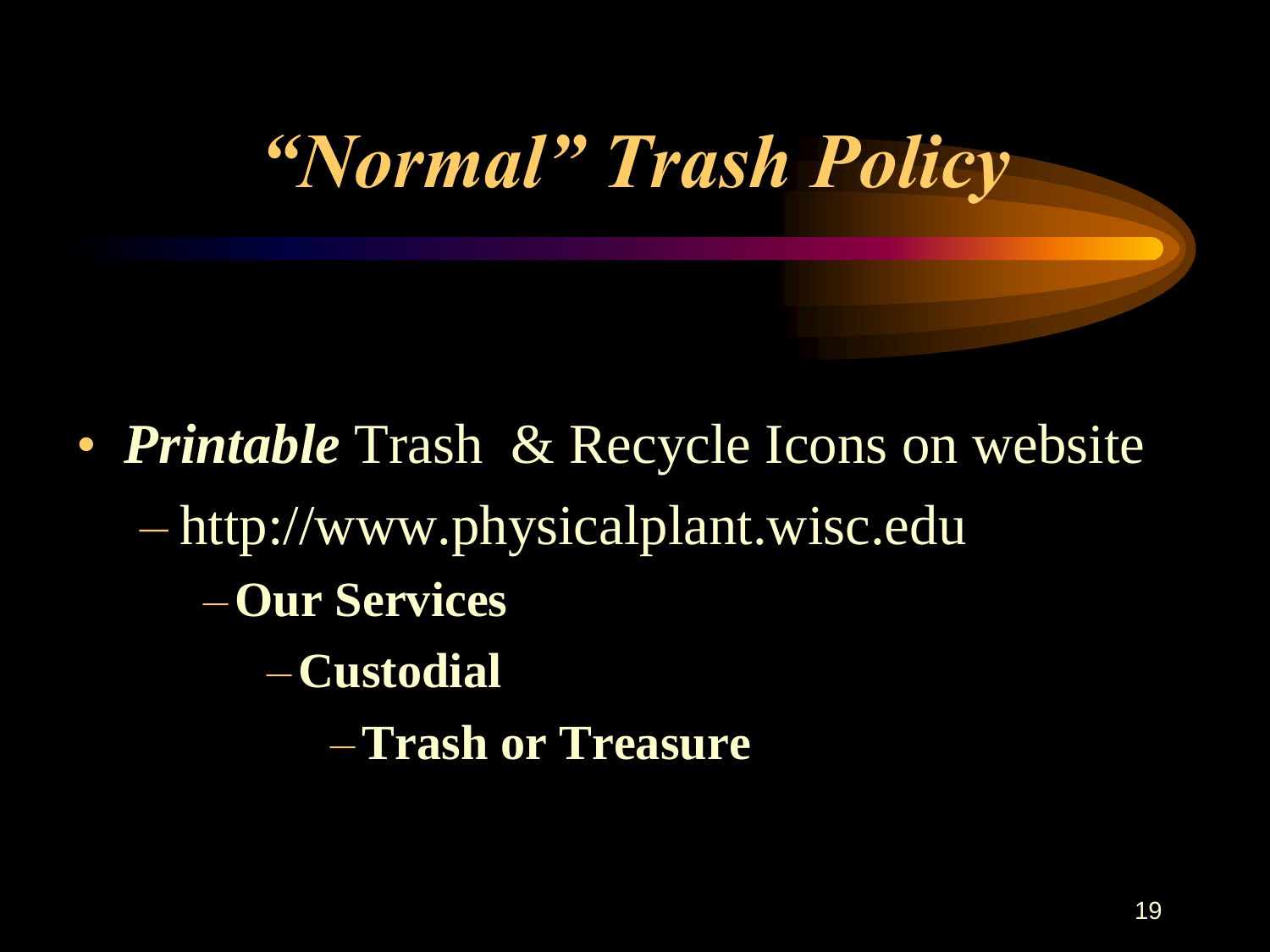# *Sharps Policy- Review*

- Not allowed in normal trash stream
- Appropriately containers
	- Biohazard symbol or :
	- "Infectious waste", Sharps, or "Biohazard"
- Lab Personnel transport to MERI containers
- Never affix Green Label
- Sharps always go into a MERI container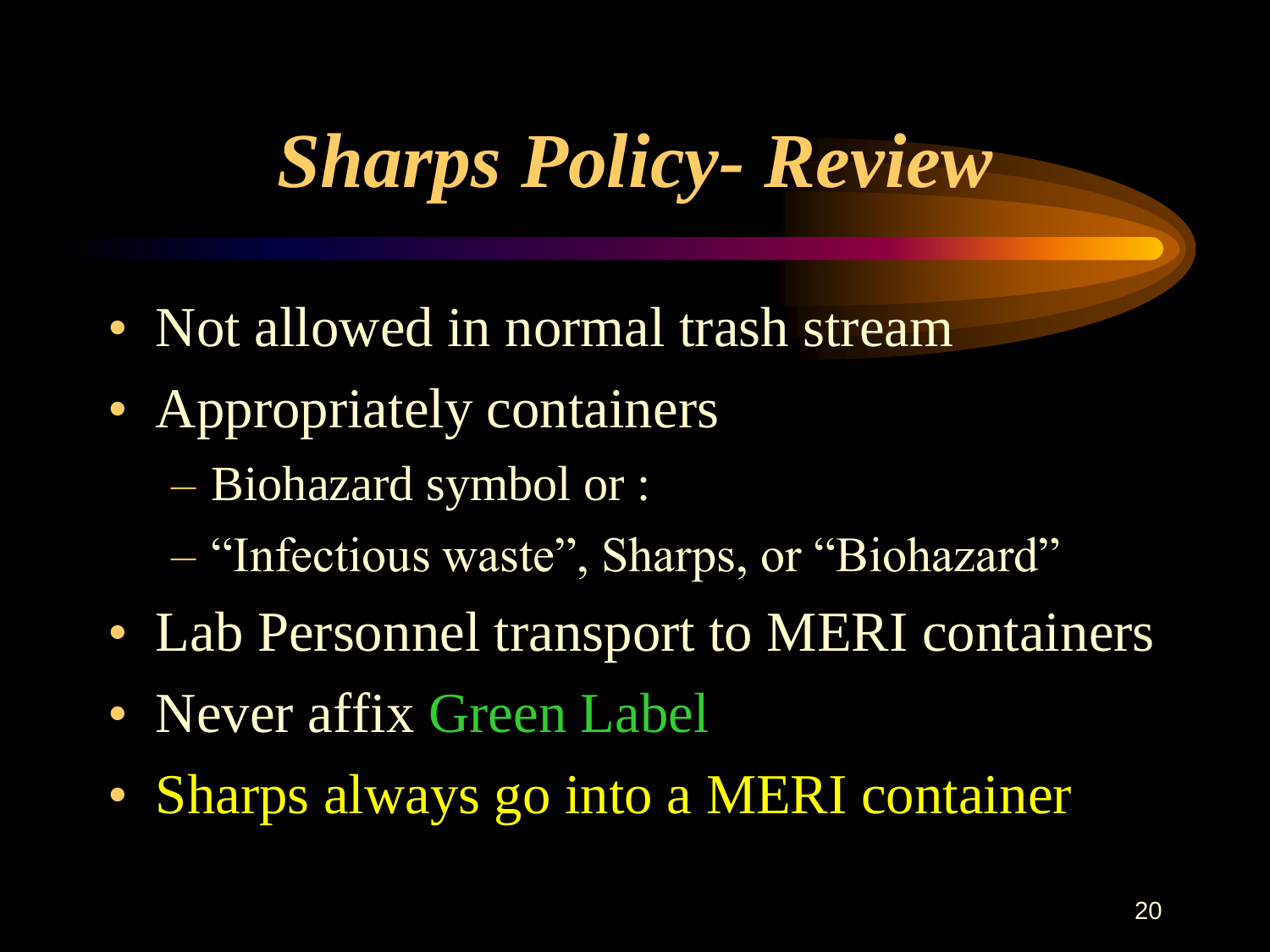#### **Sharps and Laboratory Glass Disposal**

Medical Sharps, infectious materials, and hazardous chemicals are prohibited in normal trash

#### NEEDLES AND OTHER SHARPS

Sharps: Items designed to cut or puncture skin and sharp items contaminated with human blood and body fluids.

- Needles
- Syringes with needles
- Lancets
- Scalpels and razor blades
- Contaminated broken vials, hematocrit tubes, Pasteur pipettes and laboratory slides

Sharps Container: Closable, puncture resistant, leakproof. Labeled with biohazard emblem or "sharps", "infectious waste", or "biohazard". Meets DNR and OSHA Standards.

#### **Disposal Procedure:**

- Collect in a sharps container.
- When full, take to a sharps collection area and deposit container in the red plastic MERI collection bin. (Ask your building manager for the location)



#### HAZARDOUS GLASS AND PLASTIC

Hazardous Glass and Plastic: Items that can cut if disposed of in normal trash containers.

- Pasteur pipettes
- Other pipettes and tips
- Slides and cover slips
- Broken or fragile glass

#### **Sturdy, Leakproof Container:**

- Use plastic liner for cardboard boxes.
- Double box or tape seams to contain waste, use heavy duty tape.
- Limit weight to 20 lbs.
- Use discarded boxes or purchase cardboard or plastic containers.

#### **Disposal Procedure:**

- If contaminated with infectious agents or human blood, decontaminate before boxing.
- Empty the item of hazardous chemicals and drain liquids.
- Seal box closed.
- Mark box with the words "Glass for Disposal".
- Affix green "OK To Trash" label.
- Place in hallway next to your lab door for pick-up by a custodian.

#### **EMPTY BOTTLES, OTHER GLASS AND PLASTIC**

#### **Unbroken Glass and Plastic:**

Items that present no hazard if disposed of as

normal trash.

- Petri dishes (decontaminated)
- Sturdy test and centrifuge tubes



- Empty bottles
- Microtiter plates



#### **Disposal Procedure:**

• If contaminated with infectious agents or human blood. decontaminate first.



- Empty the item of hazardous chemicals, rinse and drain liquids.
- Place in wastebasket.
- Place large (4 liter) bottles next to wastebasket for pick-up by a custodian.









OK

To

Trash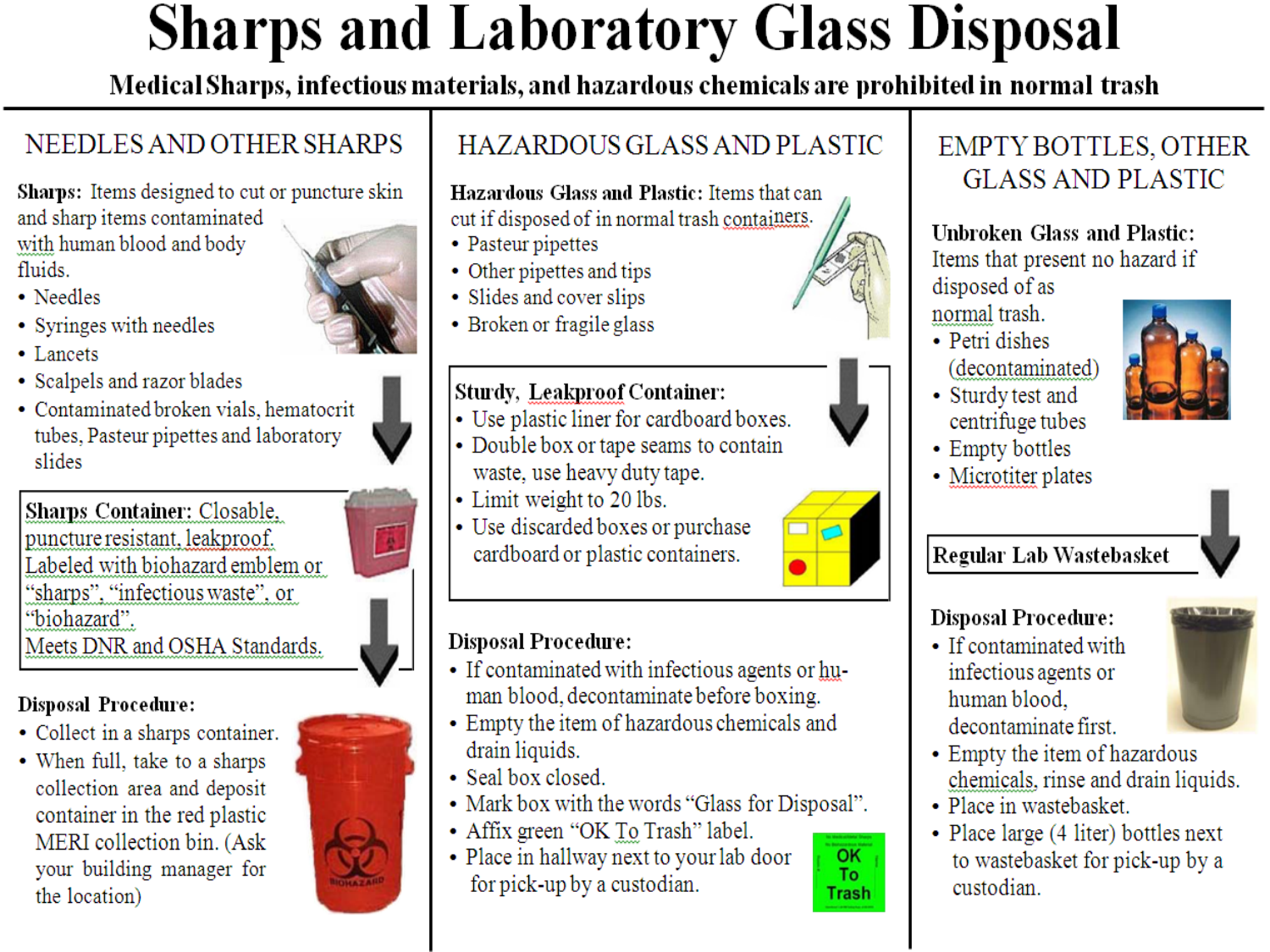#### Previous Sharps Disposal Guide Poster available on EHS website:

• Just search for "Sharps Disposal" or

**http://www.ehs.wisc.edu/documents/bio-SharpsPoster2009.pdf**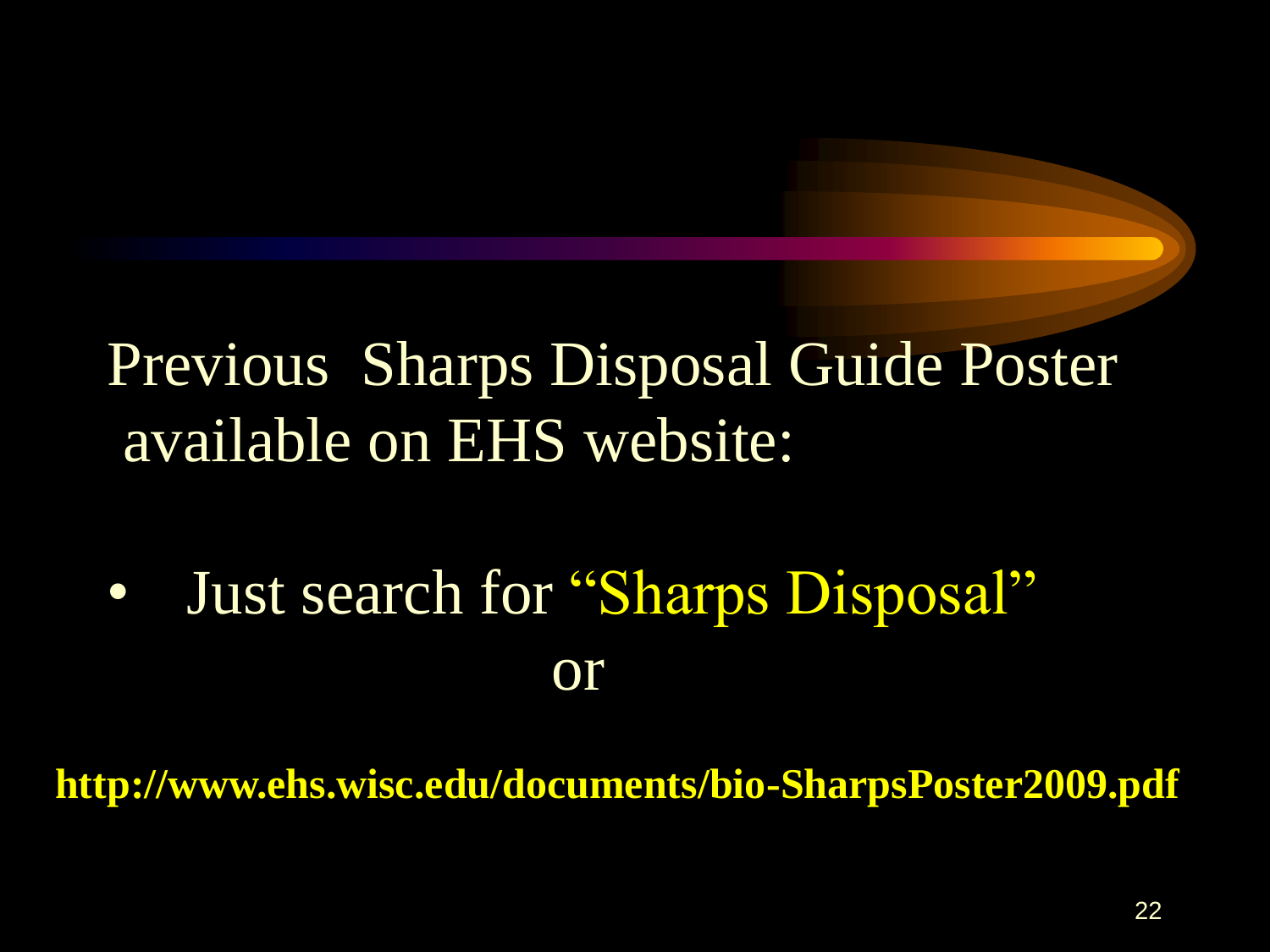# *If Questions ?*

- Call Dayshift Custodial Supervisor
- Unsure About:
	- Sharps
	- Broken Glass
	- Bottles
	- Trash
	- Large quantities of material to recycle or dispose of
- Call or E-mail Steve Heitz 3-3082